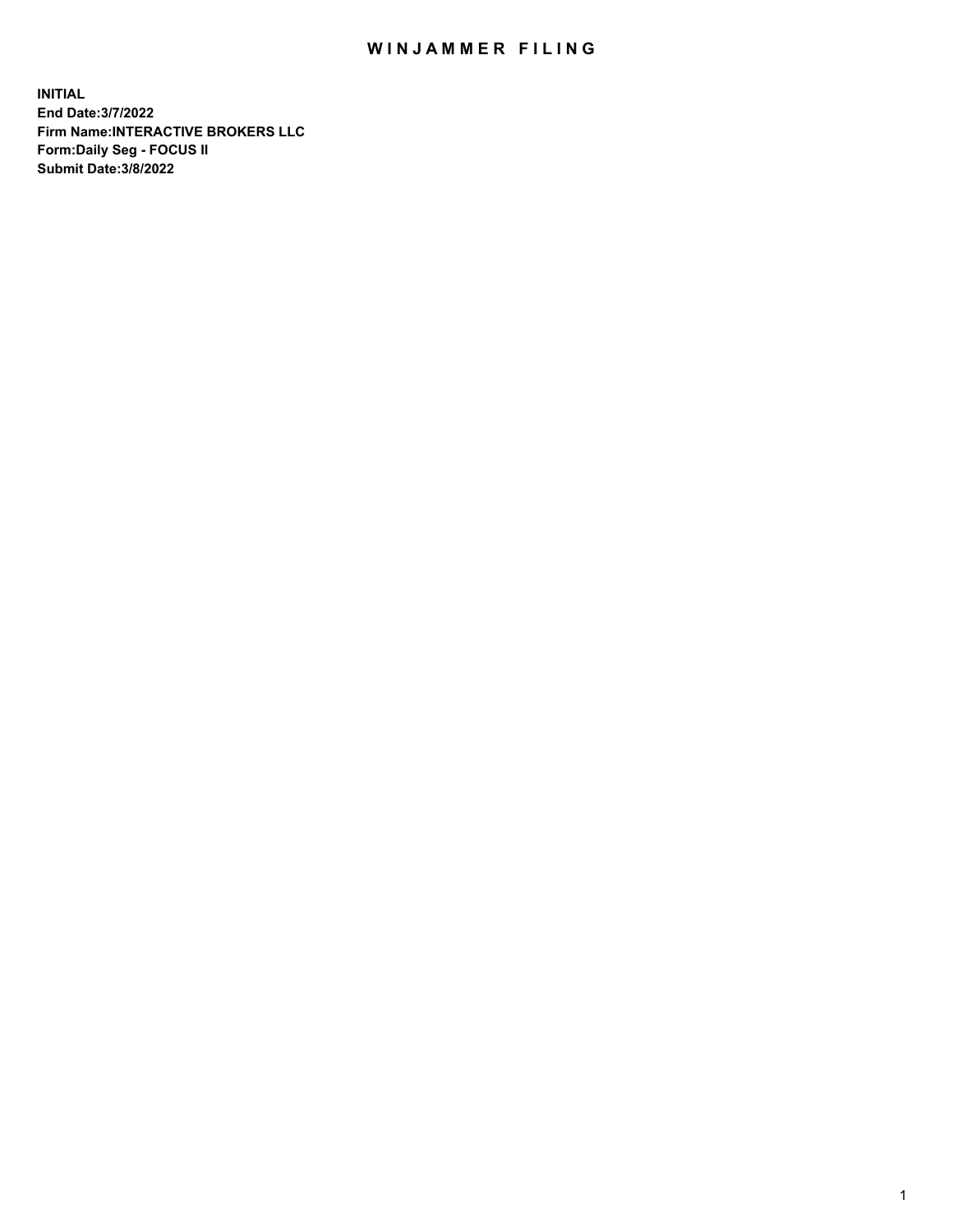**INITIAL End Date:3/7/2022 Firm Name:INTERACTIVE BROKERS LLC Form:Daily Seg - FOCUS II Submit Date:3/8/2022 Daily Segregation - Cover Page**

| Name of Company                                                                                                                                                                                                                                                                                                                | <b>INTERACTIVE BROKERS LLC</b>                                                                 |
|--------------------------------------------------------------------------------------------------------------------------------------------------------------------------------------------------------------------------------------------------------------------------------------------------------------------------------|------------------------------------------------------------------------------------------------|
| <b>Contact Name</b>                                                                                                                                                                                                                                                                                                            | James Menicucci                                                                                |
| <b>Contact Phone Number</b>                                                                                                                                                                                                                                                                                                    | 203-618-8085                                                                                   |
| <b>Contact Email Address</b>                                                                                                                                                                                                                                                                                                   | jmenicucci@interactivebrokers.c<br>om                                                          |
| FCM's Customer Segregated Funds Residual Interest Target (choose one):<br>a. Minimum dollar amount: ; or<br>b. Minimum percentage of customer segregated funds required:% ; or<br>c. Dollar amount range between: and; or<br>d. Percentage range of customer segregated funds required between: % and %.                       | $\overline{\mathbf{0}}$<br>$\overline{\mathbf{0}}$<br>155,000,000 245,000,000<br>00            |
| FCM's Customer Secured Amount Funds Residual Interest Target (choose one):<br>a. Minimum dollar amount: ; or<br>b. Minimum percentage of customer secured funds required:%; or<br>c. Dollar amount range between: and; or<br>d. Percentage range of customer secured funds required between:% and%.                            | $\overline{\mathbf{0}}$<br>$\overline{\mathbf{0}}$<br>80,000,000 120,000,000<br>0 <sub>0</sub> |
| FCM's Cleared Swaps Customer Collateral Residual Interest Target (choose one):<br>a. Minimum dollar amount: ; or<br>b. Minimum percentage of cleared swaps customer collateral required:% ; or<br>c. Dollar amount range between: and; or<br>d. Percentage range of cleared swaps customer collateral required between:% and%. | <u>0</u><br>$\overline{\mathbf{0}}$<br>0 <sub>0</sub><br>0 <sub>0</sub>                        |

Attach supporting documents CH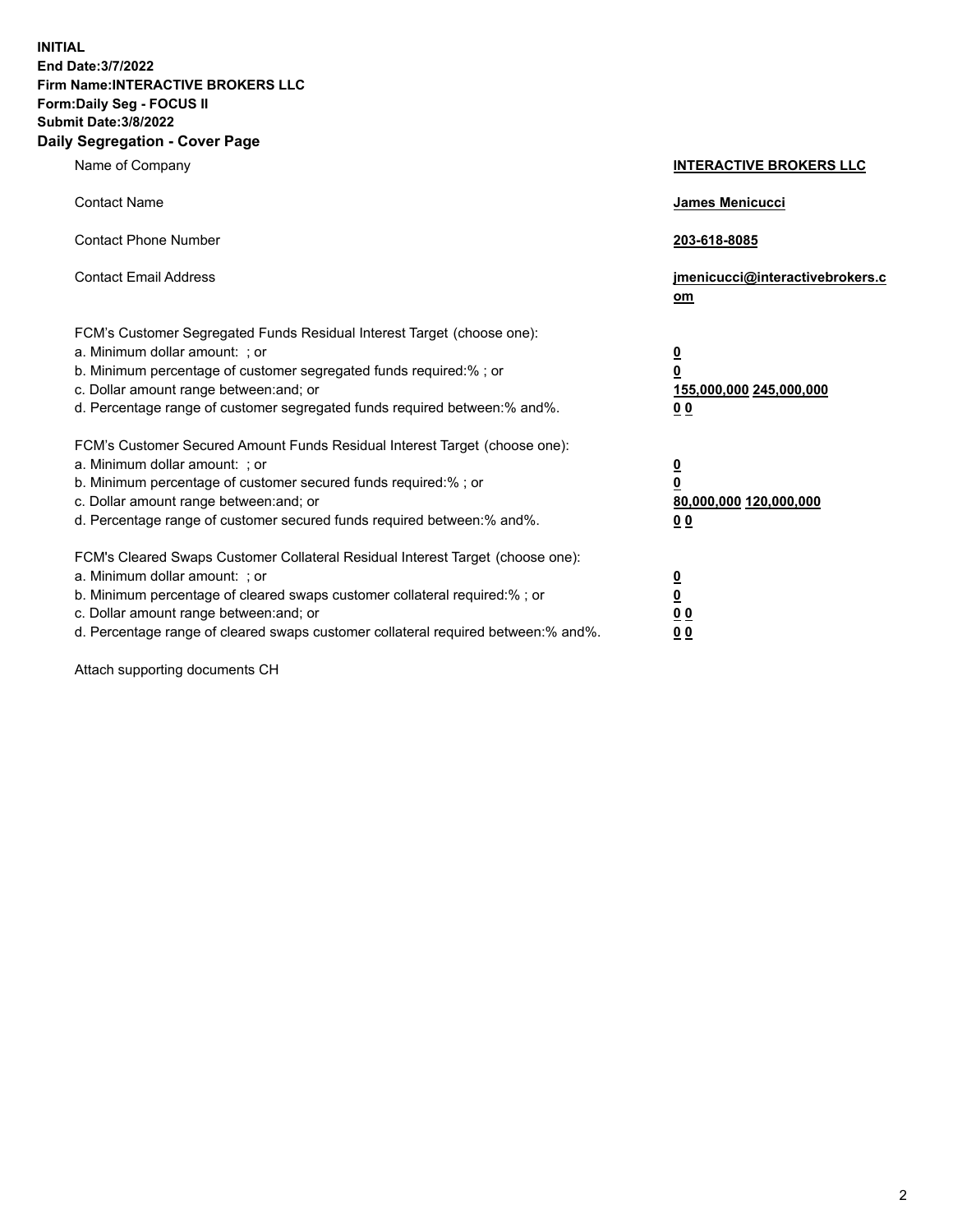**INITIAL End Date:3/7/2022 Firm Name:INTERACTIVE BROKERS LLC Form:Daily Seg - FOCUS II Submit Date:3/8/2022 Daily Segregation - Secured Amounts**

|     | Foreign Futures and Foreign Options Secured Amounts                                         |                                                |
|-----|---------------------------------------------------------------------------------------------|------------------------------------------------|
|     | Amount required to be set aside pursuant to law, rule or regulation of a foreign            | $0$ [7305]                                     |
|     | government or a rule of a self-regulatory organization authorized thereunder                |                                                |
| 1.  | Net ledger balance - Foreign Futures and Foreign Option Trading - All Customers             |                                                |
|     | A. Cash                                                                                     | 505,754,907 [7315]                             |
|     | B. Securities (at market)                                                                   | $0$ [7317]                                     |
| 2.  | Net unrealized profit (loss) in open futures contracts traded on a foreign board of trade   | -31,209,296 [7325]                             |
| 3.  | Exchange traded options                                                                     |                                                |
|     | a. Market value of open option contracts purchased on a foreign board of trade              | 88,246 [7335]                                  |
|     | b. Market value of open contracts granted (sold) on a foreign board of trade                | $-13,068$ [7337]                               |
| 4.  | Net equity (deficit) (add lines 1. 2. and 3.)                                               | 474,620,789 [7345]                             |
| 5.  | Account liquidating to a deficit and account with a debit balances - gross amount           | 14,049 [7351]                                  |
|     | Less: amount offset by customer owned securities                                            | 0 [7352] 14,049 [7354]                         |
| 6.  | Amount required to be set aside as the secured amount - Net Liquidating Equity              | 474,634,838 [7355]                             |
|     | Method (add lines 4 and 5)                                                                  |                                                |
| 7.  | Greater of amount required to be set aside pursuant to foreign jurisdiction (above) or line | 474,634,838 [7360]                             |
|     | 6.                                                                                          |                                                |
|     | FUNDS DEPOSITED IN SEPARATE REGULATION 30.7 ACCOUNTS                                        |                                                |
| 1.  | Cash in banks                                                                               |                                                |
|     | A. Banks located in the United States                                                       | 35,724,972 [7500]                              |
|     | B. Other banks qualified under Regulation 30.7                                              | 0 [7520] 35,724,972 [7530]                     |
| 2.  | Securities                                                                                  |                                                |
|     | A. In safekeeping with banks located in the United States                                   | 382,667,200 [7540]                             |
|     | B. In safekeeping with other banks qualified under Regulation 30.7                          | 0 [7560] 382,667,200 [7570]                    |
| 3.  | Equities with registered futures commission merchants                                       |                                                |
|     | A. Cash                                                                                     | $0$ [7580]                                     |
|     | <b>B.</b> Securities                                                                        | $0$ [7590]                                     |
|     | C. Unrealized gain (loss) on open futures contracts                                         | $0$ [7600]                                     |
|     | D. Value of long option contracts                                                           | $0$ [7610]                                     |
|     | E. Value of short option contracts                                                          | 0 [7615] 0 [7620]                              |
| 4.  | Amounts held by clearing organizations of foreign boards of trade                           |                                                |
|     | A. Cash                                                                                     | $0$ [7640]                                     |
|     | <b>B.</b> Securities                                                                        | $0$ [7650]                                     |
|     | C. Amount due to (from) clearing organization - daily variation                             | $0$ [7660]                                     |
|     | D. Value of long option contracts                                                           | $0$ [7670]                                     |
|     | E. Value of short option contracts                                                          | 0 [7675] 0 [7680]                              |
| 5.  | Amounts held by members of foreign boards of trade                                          |                                                |
|     | A. Cash                                                                                     | 207,710,547 [7700]                             |
|     | <b>B.</b> Securities                                                                        | $0$ [7710]                                     |
|     | C. Unrealized gain (loss) on open futures contracts                                         | -18,824,948 [7720]                             |
|     | D. Value of long option contracts                                                           | 88,246 [7730]                                  |
|     | E. Value of short option contracts                                                          | <mark>-13,068</mark> [7735] 188,960,777 [7740] |
| 6.  | Amounts with other depositories designated by a foreign board of trade                      | $0$ [7760]                                     |
| 7.  | Segregated funds on hand                                                                    | $0$ [7765]                                     |
| 8.  | Total funds in separate section 30.7 accounts                                               | 607,352,949 [7770]                             |
| 9.  | Excess (deficiency) Set Aside for Secured Amount (subtract line 7 Secured Statement         | 132,718,111 [7380]                             |
|     | Page 1 from Line 8)                                                                         |                                                |
| 10. | Management Target Amount for Excess funds in separate section 30.7 accounts                 | 80,000,000 [7780]                              |
| 11. | Excess (deficiency) funds in separate 30.7 accounts over (under) Management Target          | 52,718,111 [7785]                              |
|     |                                                                                             |                                                |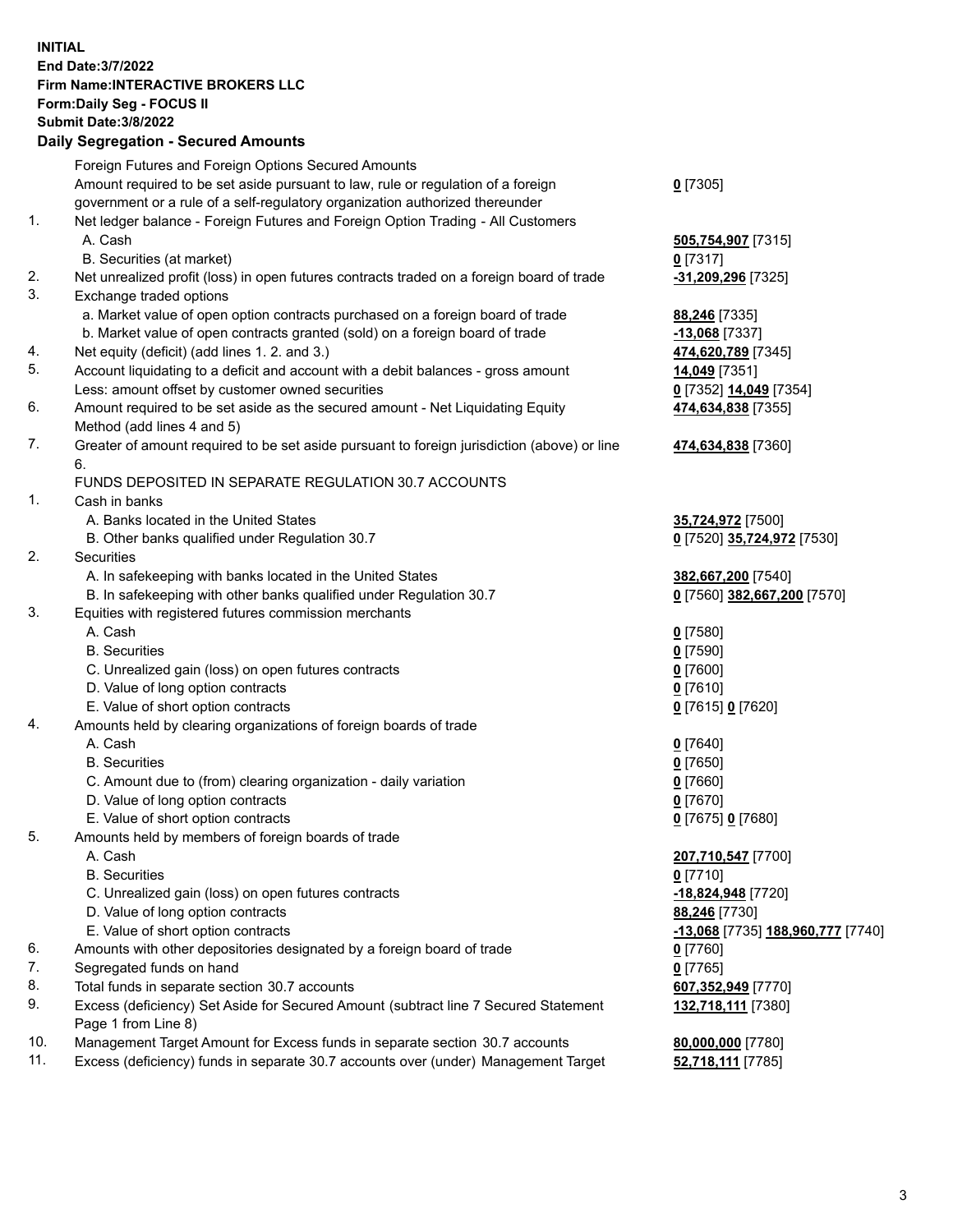**INITIAL End Date:3/7/2022 Firm Name:INTERACTIVE BROKERS LLC Form:Daily Seg - FOCUS II Submit Date:3/8/2022 Daily Segregation - Segregation Statement** SEGREGATION REQUIREMENTS(Section 4d(2) of the CEAct) 1. Net ledger balance A. Cash **8,207,529,205** [7010] B. Securities (at market) **0** [7020] 2. Net unrealized profit (loss) in open futures contracts traded on a contract market **317,629,156** [7030] 3. Exchange traded options A. Add market value of open option contracts purchased on a contract market **1,101,685,324** [7032] B. Deduct market value of open option contracts granted (sold) on a contract market **-1,021,858,646** [7033] 4. Net equity (deficit) (add lines 1, 2 and 3) **8,604,985,039** [7040] 5. Accounts liquidating to a deficit and accounts with debit balances - gross amount **1,129,252** [7045] Less: amount offset by customer securities **0** [7047] **1,129,252** [7050] 6. Amount required to be segregated (add lines 4 and 5) **8,606,114,291** [7060] FUNDS IN SEGREGATED ACCOUNTS 7. Deposited in segregated funds bank accounts A. Cash **1,043,503,385** [7070] B. Securities representing investments of customers' funds (at market) **5,283,934,210** [7080] C. Securities held for particular customers or option customers in lieu of cash (at market) **0** [7090] 8. Margins on deposit with derivatives clearing organizations of contract markets A. Cash **1,214,398,772** [7100] B. Securities representing investments of customers' funds (at market) **1,150,353,633** [7110] C. Securities held for particular customers or option customers in lieu of cash (at market) **0** [7120] 9. Net settlement from (to) derivatives clearing organizations of contract markets **35,070,361** [7130] 10. Exchange traded options A. Value of open long option contracts **1,101,685,324** [7132] B. Value of open short option contracts **-1,021,858,646** [7133] 11. Net equities with other FCMs A. Net liquidating equity **0** [7140] B. Securities representing investments of customers' funds (at market) **0** [7160] C. Securities held for particular customers or option customers in lieu of cash (at market) **0** [7170] 12. Segregated funds on hand **0** [7150] 13. Total amount in segregation (add lines 7 through 12) **8,807,087,039** [7180] 14. Excess (deficiency) funds in segregation (subtract line 6 from line 13) **200,972,748** [7190] 15. Management Target Amount for Excess funds in segregation **155,000,000** [7194] 16. Excess (deficiency) funds in segregation over (under) Management Target Amount Excess **45,972,748** [7198]